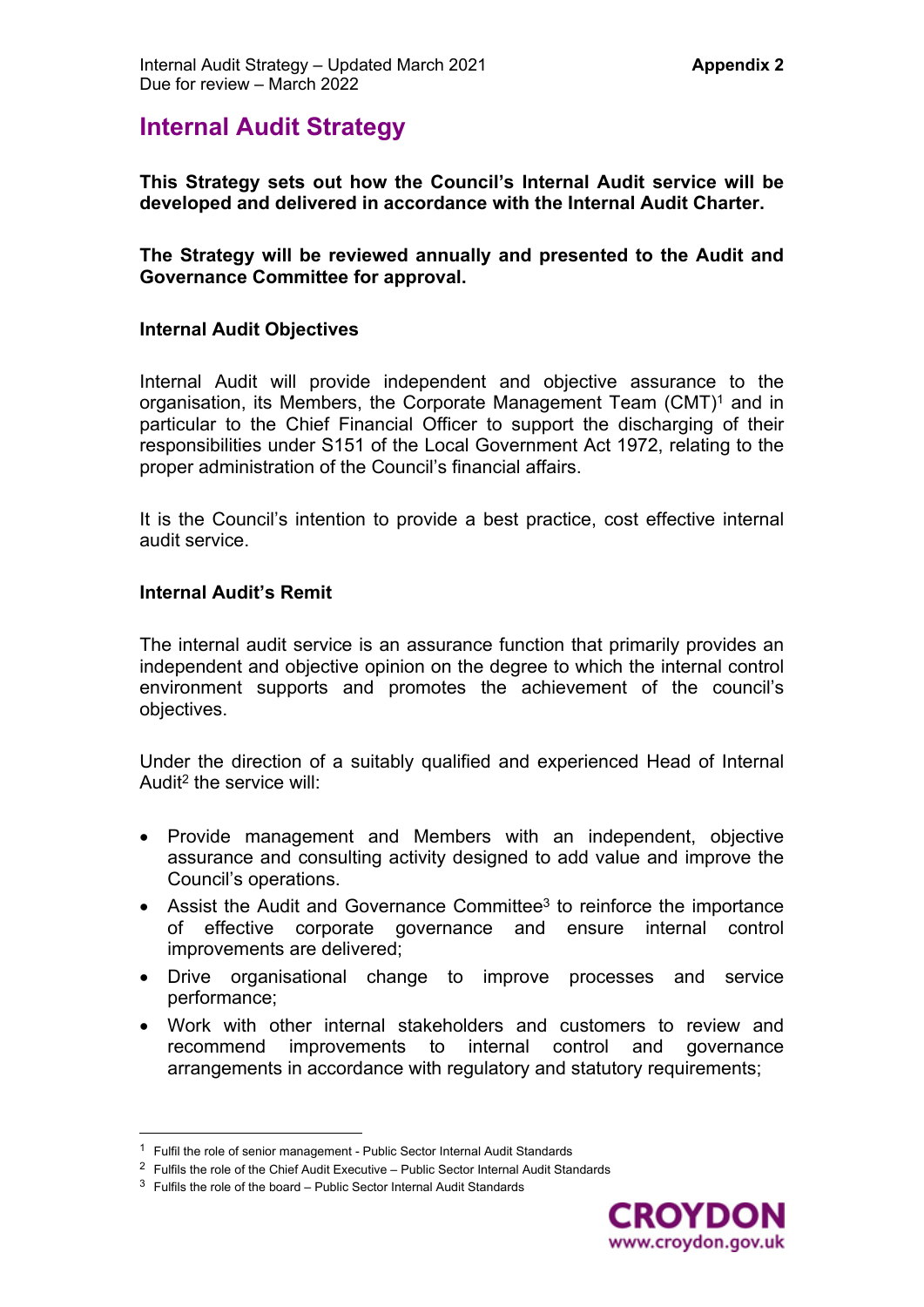- Work closely with other assurance providers to share information and provide a value for money assurance service, and
- Participate in local and national bodies and working groups to influence agendas and developments within the profession.

Internal Audit must ensure that it is not involved in the design, installation and operation of controls so as to compromise its independence and objectivity. Internal Audit will, however offer advice on the design of new internal controls in accordance with best practice.

## **Service Delivery**

The Service will be delivered by the Council's strategic internal audit partner (currently Mazars) under the direction of the Council's Head of Internal Audit (currently an Interim on secondment from Mazars) and supported by an inhouse Governance Officer. This provides flexibility of resource and mitigates many of the risks associated with delivering a professional internal audit service.

To ensure that the benefits of the Internal Audit service are maximised and shared as best practice, Croydon has established the APEX Audit & Anti-Fraud Partnership to work with other local authorities. This includes appropriate: resource provision, joint working, audit management & strategy and a range of value added services. (To help mitigate any independence risks while the current Interim Head of Internal Audit in in post, this is currently being overseen by the Head of Fraud, Risk & Insurance).

## **Internal Audit Planning**

Audit planning will be undertaken on an annual basis and audit coverage will be based on the following:

- Discussions with the Council's Corporate Management Team (CMT), Directors and other management;
- The Council's Risk Register;
- The Council's priorities and Corporate Plan;
- Outputs from other assurance providers (e.g. Ofsted or the External Auditor);
- Requirements as agreed in the joint working protocol with External Audit;
- Local and national issues and risks.

The Internal Audit Plan 2022-23 is composed of the following:

 **Risk Based Systems Audit**: Audits of systems, processes or tasks where the internal controls are identified, evaluated and confirmed through risk

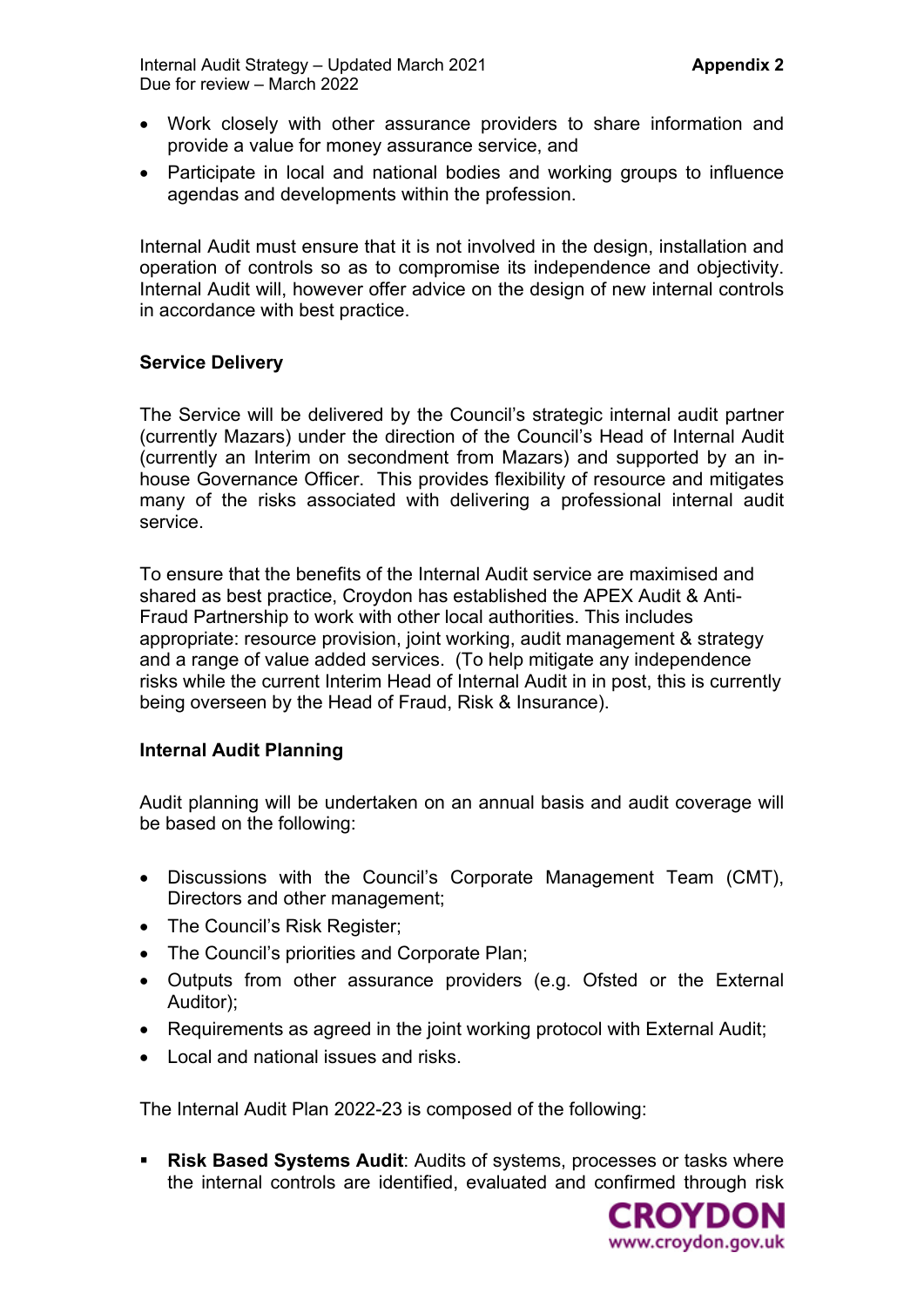assessment process. The internal controls depending on the risk assessment are tested to confirm that they operating correctly. The selection of work in this category is driven by Departments' own risk processes and will increasingly include work in areas where the Council services are delivered in partnership with other organisations.

Internal Audit planning is already significantly based on the Council's risk register and upon risks identified by management. Internal audit will continue to have a significant role in risk management with audit planning being focused by risk and the results of audit work feeding back into the risk management process to form a 'virtuous circle'.

- **Key Financial Systems:** Audits of the Council's key financial systems where External Audit requires annual assurance as part of their external audit work programme.
- **Probity Audit (schools & other establishments):** Audit of a discrete unit. Compliance with legislation, regulation, policies, procedures or best practice are confirmed. For schools this includes assessment against the Schools Financial Value Standard.
- **Computer Audit:** The review of Digital infrastructure and associated systems, software and hardware.
- **Contract Audit:** Audits of the Council's procedures and processes for the letting and monitoring of contracts, including reviews of completed and current contracts.
- **Action Plan Verification:** Testing of reported attainment of key actions or milestones in the various action plans developed to support council renewal.
- **Fraud and Ad Hoc Work:** A contingency of audit days are set aside to cover any fraud and irregularity investigations arising during the year and additional work due to changes or issues arising in-year.

The internal audit plan for 2022-23 covers a period of twelve months. However, Croydon Council and local government as a whole is being subjected to continuous change and financial pressures that may result in changed priorities during the course of the year. Where this happens the Head of Internal Audit may need to flex the internal audit plan; any proposed significant changes to the plan will be reported to the senior management and the Audit and Governance Committee.